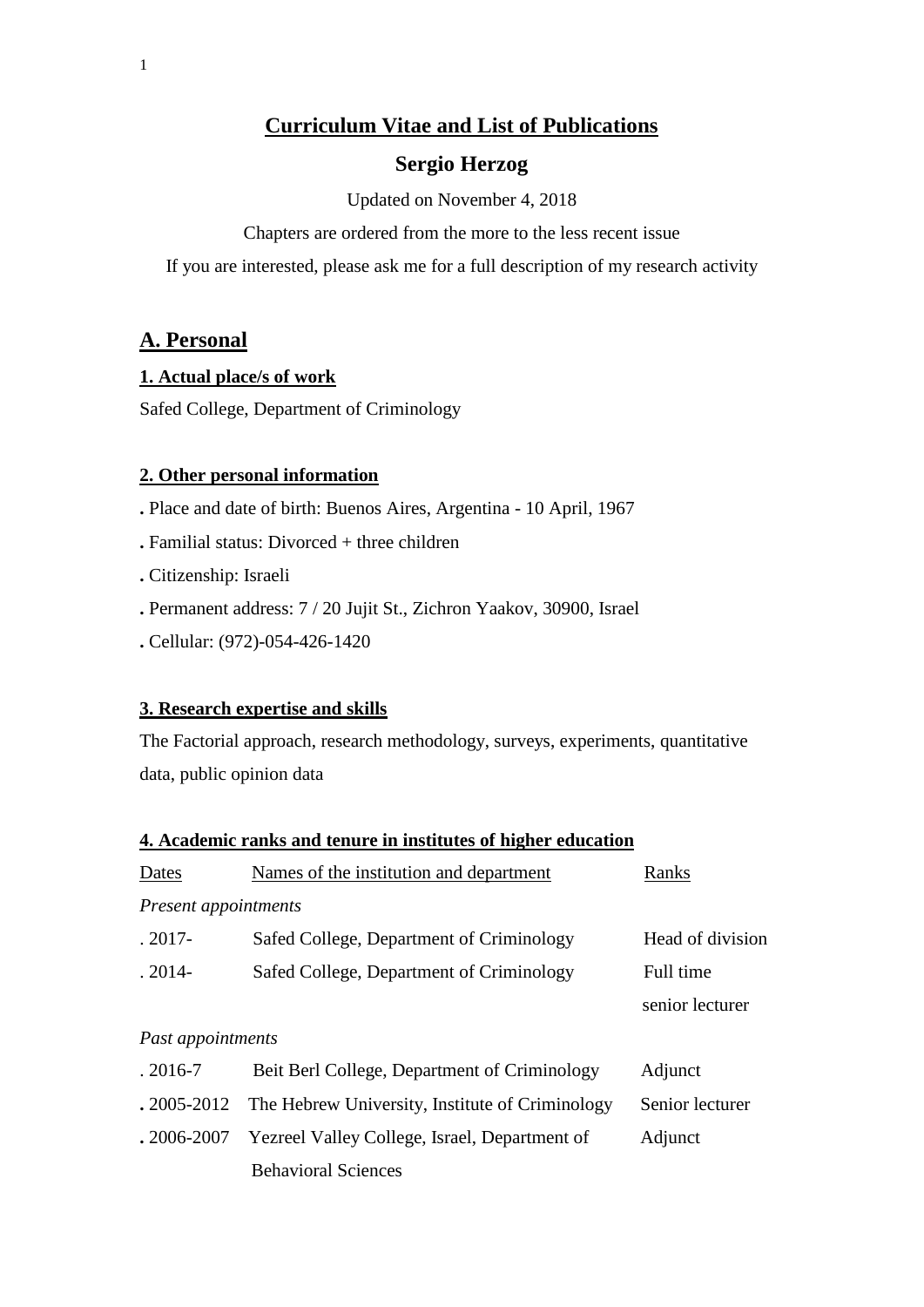| $.2008-9$      | University of Haifa, Israel, Department of             | Adjunct             |
|----------------|--------------------------------------------------------|---------------------|
|                | <b>Multilateral Studies</b>                            |                     |
| $.2007 - 2008$ | School of Criminal Justice, Rutgers University,        | Visiting research   |
|                | New Jersey, US                                         | fellow              |
|                | . 1999-2005 University of Haifa, Israel, Department of | Lecturer            |
|                | Sociology and Anthropology                             |                     |
| .1999-2000     | The Hebrew University, Institute of Criminology        | Adjunct             |
| .1998-1999     | Beit Berl College, Israel, Enforcement Law Track       | Adjunct             |
| . 1994-1999    | The Hebrew University, Institute of Criminology        | Assistant, Madrich, |
|                |                                                        | and Madrich doctor  |

#### **5. Higher formal education**

- **.** 1994-1999 The Hebrew University, Institute of Criminology, Doctor in Philosophy  $(in Law) - Ph.D. degree.$
- **.** 1992-1993 The Hebrew University, Institute of Criminology, direct track to Ph.D. studies.
- **.** 1988-1991 The Hebrew University, Department of Psychology, B. A. degree.
- . 1988 The Hebrew University, preparatory program for overseas students Mechina degree.
- **.** 1986-1987 University of Buenos Aires, Argentina, Faculty of Psychology.
- **.** 1985-1986 University of Buenos Aires, preparatory program to the University.

### **6. Scholarly positions and activities inside and outside the university**

**.** 2012-2013 Reviewer of research proposals for the Israel Science Foundation

## **7. Scholarships, awards, research grants, etc.**

- **.** 2001 Award from the Research Authority of the University of Haifa, for very good research proposals submitted to, but not accepted by, the National Academy of Sciences (together with Gustavo S. Mesch) (\$6,500).
- **.** 2000 Research grant for preliminary research, from the Research Authority of the University of Haifa (5,000 New Israeli Shekel - NIS).
- **.** 1999 Sabag Shaw award for law Ph.D. student, from the Faculty of Law, the Hebrew University (6,000 NIS).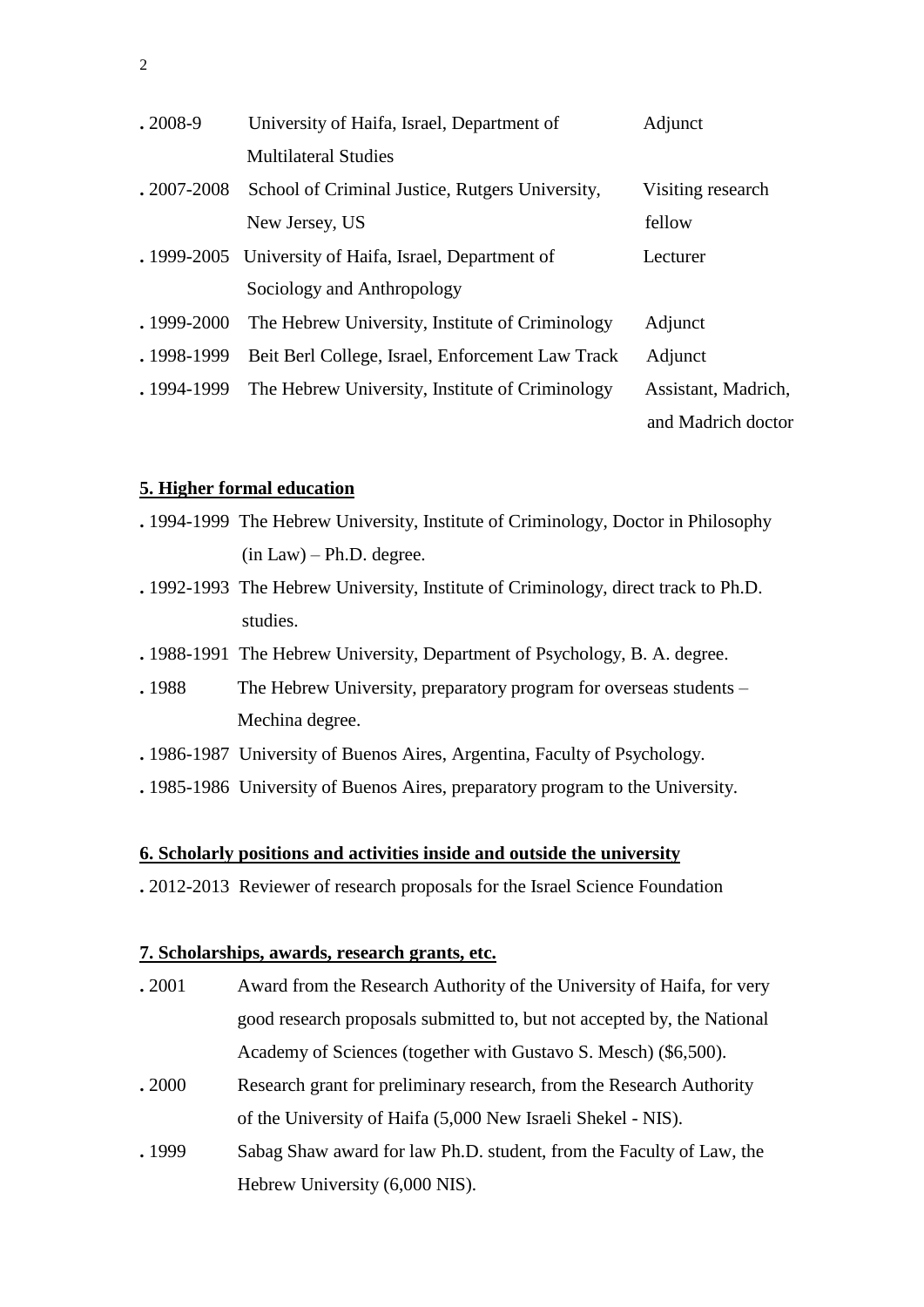| . 1995 | Crips award for student specialized on citizen's rights, from the                   |
|--------|-------------------------------------------------------------------------------------|
|        | Faculty of Law, the Hebrew University (\$3,000).                                    |
| . 1995 | Excellence scholarship for advanced studies, from the Institute of                  |
|        | Criminology, the Hebrew University (24,000 NIS).                                    |
|        | . 1994-1996 Scholarship from the center for human rights at the Faculty of Law, the |
|        | Hebrew University (24,000 NIS).                                                     |
| . 1994 | Gud award for excellent students from the Institute of Criminology, the             |
|        | Hebrew University (5,000 NIS).                                                      |
|        | . 1993-1994 Excellence scholarship for M.A. students, the Hebrew University         |
|        | $(24,000$ NIS).                                                                     |
| . 1993 | Rector award for excellent students, the Hebrew University (3,500)                  |
|        | NIS).                                                                               |
| .1988  | Excellence award from the preparatory program for overseas students,                |
|        | the Hebrew University $(2,000 \text{ NIS})$ .                                       |
|        |                                                                                     |

## **8. Professional associations - Membership:**

- **.** Israeli Society of Criminology.
- **.** American Society of Criminology.
- **.** European Society of Criminology.
- **.** Israeli Society of Sociology.

# **B. Publications**

### **1. Ph.D. dissertation (in Hebrew)**

**.** Herzog, Sergio (1999). *Police Violence in Israel: The Complaints System against Police Officers*. The Hebrew University, 400 pages. Supervisors: Prof. Menachem Amir and Prof. Simha Landau.

# **2. Articles in refereed journals (all articles are in English), IF: impact factor, CIT: number of citations**

### Published

32. Herzog, Sergio (2017). Experimental analysis of attitudes: The factorial survey approach. *Open Journal of Social Sciences*, 5 (1): 126- 156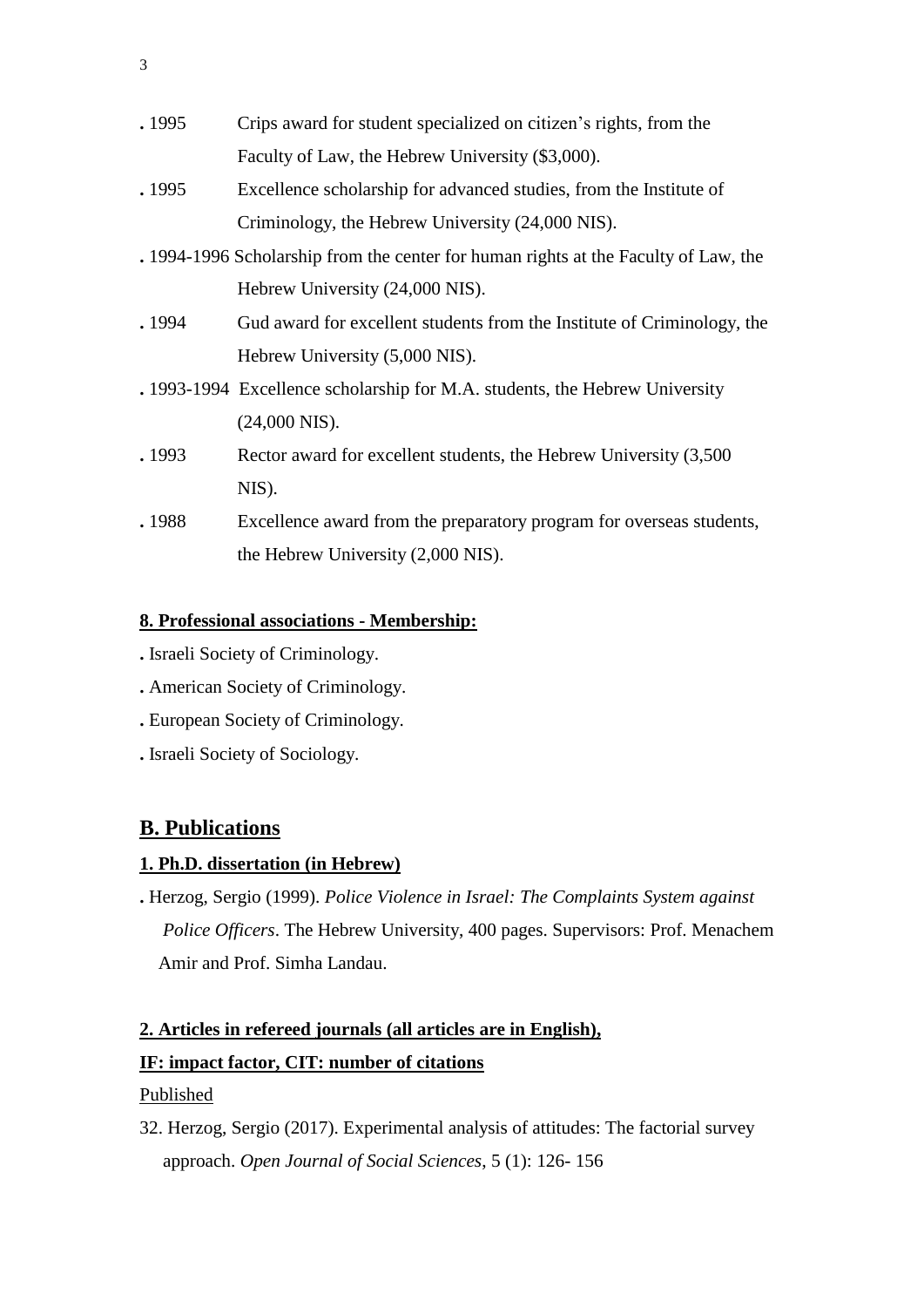- 31. Harpaz, Amikam and Herzog, Sergio (2013). Police officers' acceptance of community policing strategy in Israel and their attitudes towards the Arab minority. *Israel Affairs,* 2013: [http://www.tandfonline.com/loi/fisa20.](http://www.tandfonline.com/loi/fisa20) IF: 0.229, CIT: 1
- 30. Einat, Tomer and Herzog, Sergio (2012: alphabetic order). Moral judgment, crime seriousness and the relations between them: An exploratory study. *Crime and Delinquency*, 20 (10): 1-31. IF: 1.333, CIT: 2
- 29. Einat, Tomer & Herzog, Sergio (2011). Understanding the relationship between perceptions of crime seriousness and recommended punishment: An exploratory comparison of adults and adolescents. *Criminal Justice Studies*, 24 (1): 3-21. IF: not found, CIT: 1
- 28. Einat Tomer & Herzog, Sergio (2010). A new perspective for delinquency: Culture conflict measured by seriousness perceptions. *International Journal of Offender Therapy and Comparative Criminology*, 20 (10): 1-24. IF: 1.014, CIT: 4
- 27. Herzog, Sergio (2009). Ethnic and immigrant residential concentration and crime rates. *Journal of Criminal Justice*, 37 (2009): 427-434. IF: 3.154, CIT: 11
- 26**.** Herzog, Sergio (2008). The lenient social and legal response to trafficking in women: An empirical analysis of public perceptions of seriousness in Israel. *Journal of Contemporary Criminal Justice*, 24 (3): 314-333. IF: 0.761, CIT: 15
- 25**.** Herzog, Sergio (2008). An attitudinal explanation of biases by criminal justice agents: An empirical testing of defensive attribution theory. *Crime and Delinquency*, 54 (3): 457-481. IF: 1.333, CIT: 9
- 24**.** Herzog, Sergio and Oreg, Shaul (alphabetic order, 2008). Individual differences in crime seriousness judgments: Chivalry and the moderating effect of ambivalent sexism. *Law & Society Review*, 42 (1): 45-74. IF: 1.2, CIT: 39
- 23**.** Herzog, Sergio (2007). Public perceptions of sexual harassment: An empirical analysis in Israel from consensus and feminist theoretical perspectives. *Sex Roles*, October issue: 579-592. IF: 2.067, CIT: 17
- 22**.** Herzog, Sergio (2007). An empirical test of feminist theory and research: The effect of heterogeneous gender-role attitudes on perceptions of intimate partner violence. *Feminist Criminology*, 2 (3): 223-244. IF: 0.742, CIT: 13
- 21**.** Herzog, Sergio (2006). Battered women who kill: An empirical analysis of public perceptions of seriousness from a consensus theoretical perspective. *Homicide*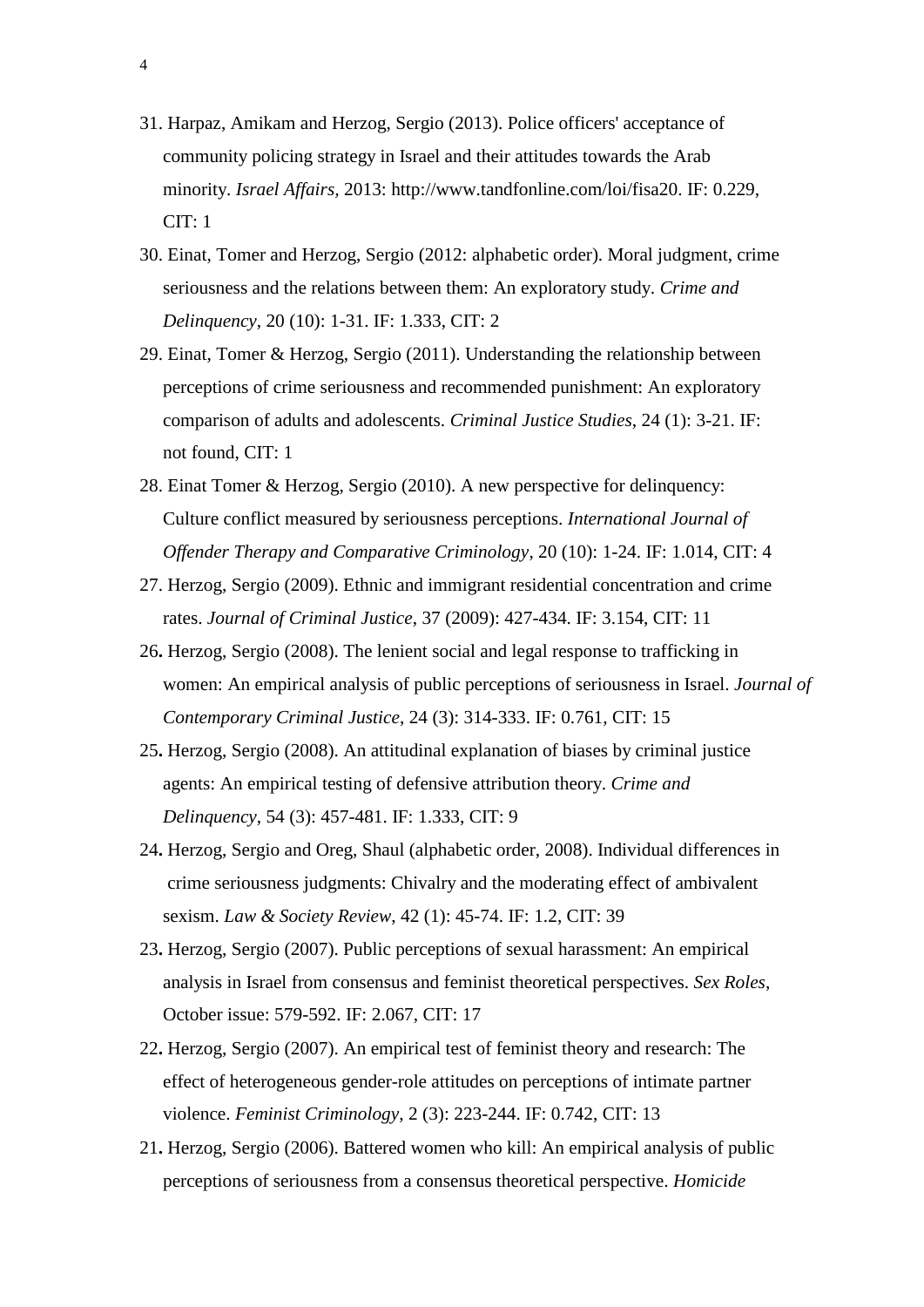*Studies*, 10 (4): 293-319. IF: 1.159, CIT: 6

- 20**.** Herzog, Sergio (2006). Public perceptions of crime seriousness: A comparison of social divisions in Israel. *Israel Law Review*, 39 (1): 57-80. IF: not found, CIT: 6
- 19**.** Herzog, Sergio (2005). Euthanasia as a serious homicide: An empirical study of (normative) consensus in Israel. *Crime, Law and Social Change*, 44: 301-326. IF: 0.543, CIT: 1
- 18**.** Herzog, Sergio (2005). The relationship between economic hardship and crime: The case of Israel and the Palestinians. *Sociological Perspectives*, 48 (2): 189-211. IF: 0.618, CIT: 7
- 17**.** Herzog, Sergio (2005). Public perceptions of the seriousness of victim precipitated homicides: an empirical analysis of the consensus model of the law on homicide in Israel. *International Journal of the Sociology of Law*, 33: 169-178. IF: 0.31
- 16**.** Herzog, Sergio (2004). The effect of motive on public perceptions of the seriousness of murder in Israel. *British Journal of Criminology*, 44 (5): 771-782. IF: 1.442, CIT: 7
- 15**.** Herzog, Sergio (2004). Plea bargaining practices: Less covert, more public support? *Crime and Delinquency*, 50 (4): 590-614. IF: 1.333, CIT: 4
- 14**.** Herzog, Sergio (2004). Differential perceptions of the seriousness of male violence against female intimate partners among Jews and Arabs in Israel. *Journal of Interpersonal Violence*, 19 (8): 891-900. IF: 1.210, CIT: 24
- 13**.** Herzog, Sergio and Rattner, Arye (alphabetic order) (2003). Public perceptions of crime seriousness in Israel: Native-born versus new immigrants. *International Journal of the Sociology of Law*, 31 (4): 323-341. IF: 0.31, CIT: 5
- 12**.** Herzog, Sergio (2003). The relationship between public perceptions of crime seriousness and support for plea bargaining practices in Israel: A factorial-survey approach. *Journal of Criminal Law and Criminology*, 94 (1): 103-132. IF: 0.70, CIT: 16
- 11**.** Herzog, Sergio (2003). Border closures as a reliable method for the measurement of Palestinian involvement in crime in Israel: A quasi-experimental analysis.  *International Journal of Comparative Criminology*, 3 (1): 18-41. IF: not found,  $CIT: 5$
- 10**.** Herzog, Sergio (2003). Does the ethnicity of offenders in crime scenarios affect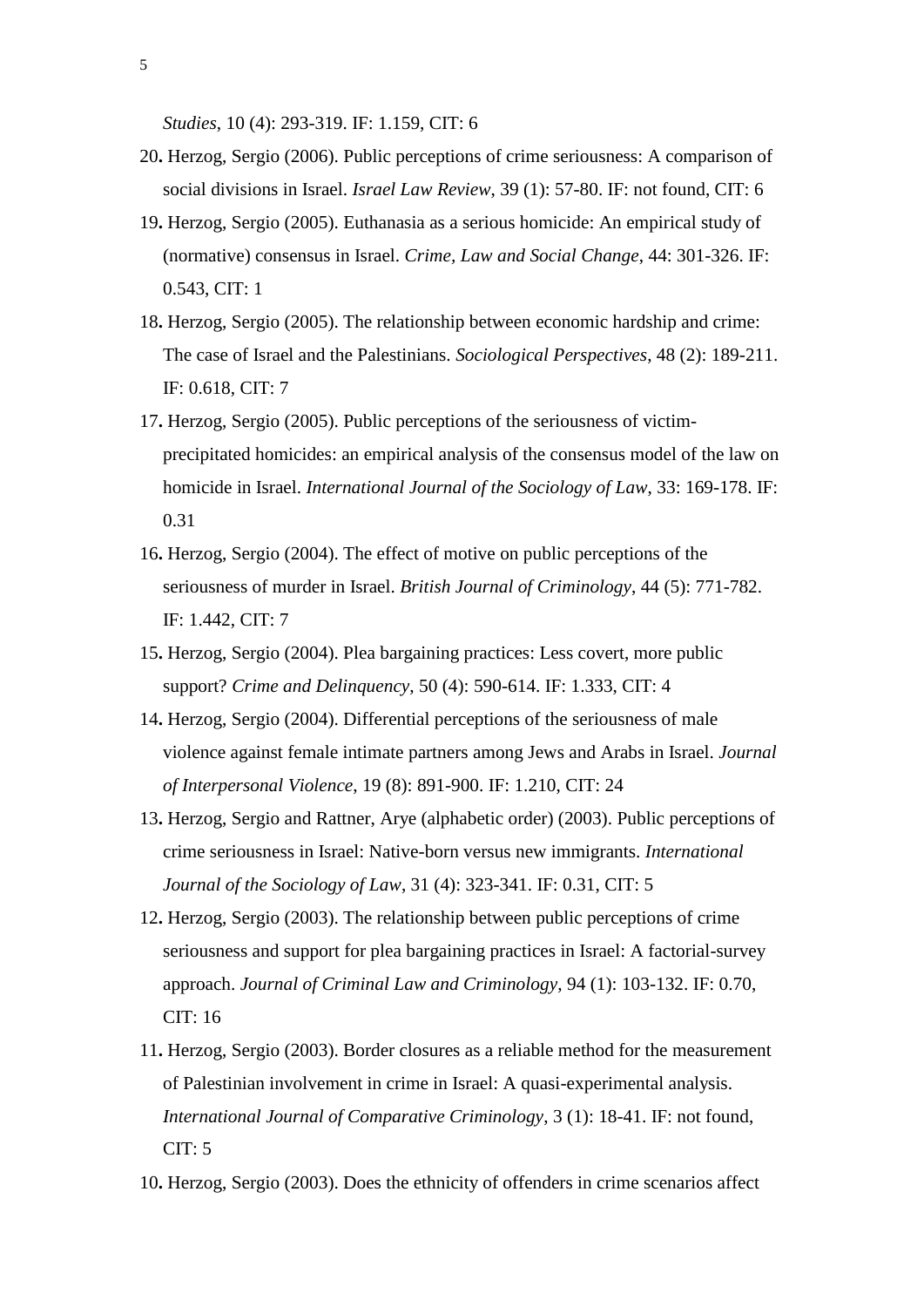public perceptions of crime seriousness? A randomized survey experiment in Israel. *Social Forces*, 82 (2): 757-781. IF: 2.236, CIT: 19

- 9**.** Herzog, Sergio (2003). Religiosity and perceptions of crime seriousness by Jewish and Muslim respondents in Israel. *Deviant Behavior*, 24 (2): 153-174. IF: 0.942, CIT: 20
- 8**.** Herzog, Sergio (2002). Does proactive policing make a difference in crime? An implementation of problem-solving policing in Israel. *International Journal of Comparative and Applied Criminal Justice*, 26 (1): 29-52. IF: not found, CIT: 5
- 7**.** Herzog, Sergio (2002). Empirical analysis of motor vehicle theft in Israel, 1990- 1997. *British Journal of Criminology*, 42 (4): 709-728. IF: 1.442, CIT: 21
- 6**.** Herzog, Sergio (2002). Police violence in Israel: Has the establishment of a civilian complaints board made a difference? *Police Practice and Research: An International Journal*, 3 (2): 119-133. IF: not found, CIT: 6
- 5**.** Herzog, Sergio (2001). Suspect police officers investigated by former police officers: Good idea, bad idea? *Law & Policy*, 23 (4): 441-467. IF: 1.71, CIT: 6
- 4**.** Herzog, Sergio (2001). Militarization and demilitarization processes in the Israeli and American police forces: Organizational and social aspects. *Policing and Society*, 11 (2): 181-208. IF: 0.569, CIT: 23
- 3**.** Herzog, Sergio (2000). Is there a distinct profile of police officers accused of violence? The Israeli case. *Journal of Criminal Justice*, 28 (6): 457-471. IF: 3.154, CIT: 16
- 2**.** Herzog, Sergio (2000). Deviant organizational messages among suspect police officers in Israel. *Policing: An International Journal of Police Strategies and Management*, 23 (4): 416-438. IF: 0.55, CIT: 13
- 1**.** Herzog, Sergio (2000). Treatment of illegal-use-of-force complaints against police officers in Israel: The beleaguered path to civilian involvement. *Police Quarterly*, 2 (4): 477-501. IF: 1.158, CIT: 3

## **4. Articles or chapters in books that are not conference proceedings**

Published (all chapters are in English)

H**.** Herzog, Sergio (2010). Public perceptions of sexual harassment in Israel: An empirical analysis of Fitzgerald and her associates' typology of sexual harassment behaviors. In Wong, K. (ed.), *Sexual Harassment around the World.* New York: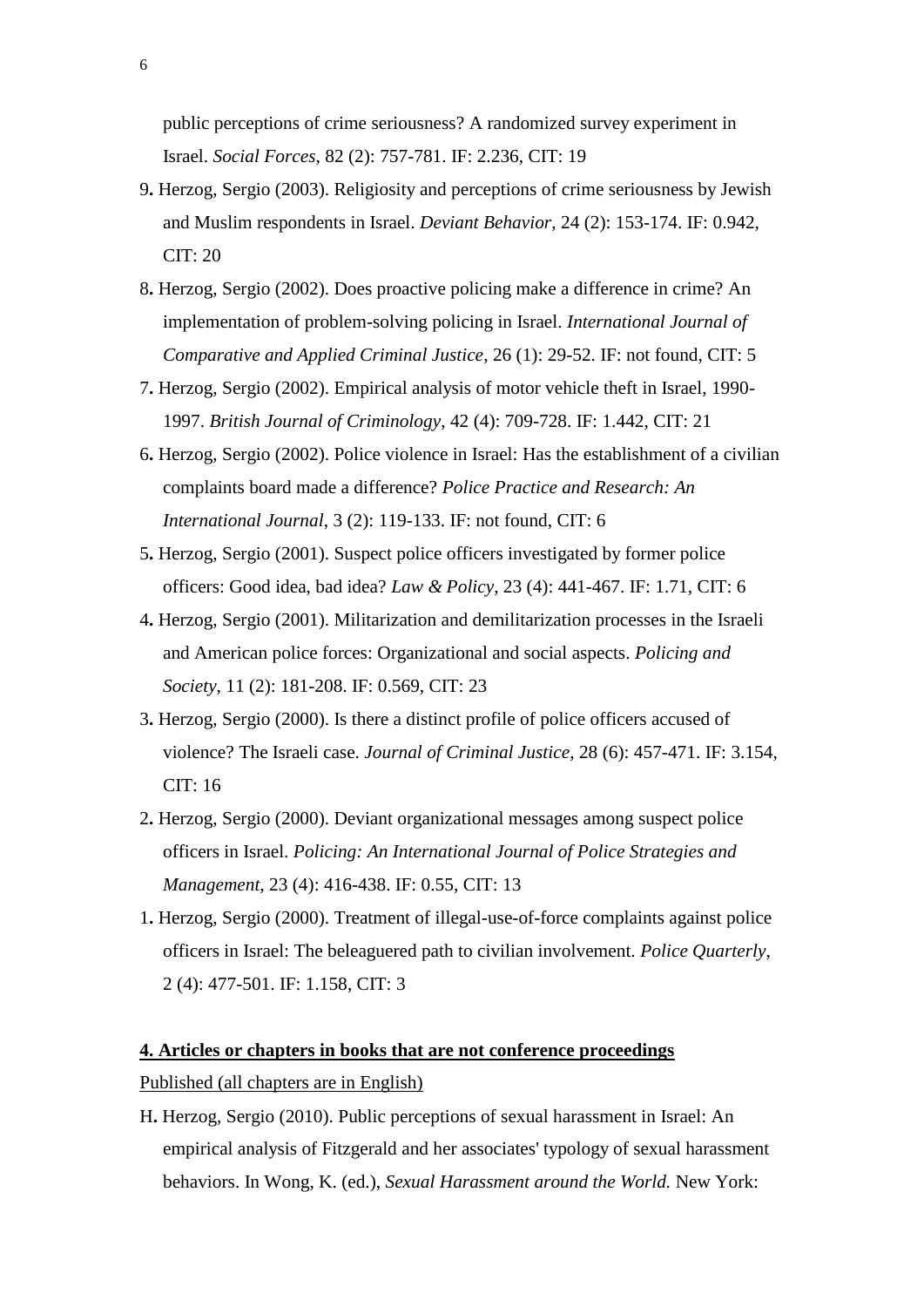Nova Science Publishers: 1-29.

- G**.** Greene, Jack and Herzog, Sergio (alphabetic order) (2009). The implications of terrorism on the formal and social organization of policing in the US and Israel: Some concerns and opportunities. In David Weisburd, Thomas E. Feucht, Idit Hakimi, Lois Mock and Simon Perry (Eds.), *To Protect and To Serve: Policing in an Age of Terrorism and Beyond*. New York: Springer: 143-175. CIT: 7
- F**.** Herzog, Sergio (2009). Public perceptions of crime seriousness in Israel: An empirical study of variance within compared groups.. In K. Jaishankar (ed.), *International Perspectives on Crime and Justice.* Cambridge, UK: Cambridge Scholars Publishing: 220-247.
- E**.** Gideon, Lior, Geva, Ruth, and Herzog, Sergio (alphabetic order) (2008). Traditional policing in an era of increasing homeland concerns: The case of the Israeli Police. In Maria Haberfeld and Ibrahim Cerrah (Eds.), *Comparative Policing: The Struggle for Democratization*. Los Angeles: Sage Publications: 223-246.
- D**.** Geva, Ruth, Haberfeld, Maria and Herzog, Sergio (alphabetic order) (2005). The Israeli Police. In Larry Sullivan, Marie Rosen, Dorothy Schulz and Maria Haberfeld (Eds.), *Encyclopedia of Law Enforcement*. Volume 3. Thousand Oaks: Sage Publications: 1130-1134.
- C**.** Geva, Ruth and Herzog, Sergio (alphabetic order) (2005). The Israeli police. In Dillip Das and Michael Palmiotto (Eds.), *World Police Encyclopedia*. Wichita, KS: Wichita University Press: 408-418.
- B**.** Herzog, Sergio (2000). Evaluating the new civilian police complaints board in Israel. In Andrew Goldsmith and Colleen Lewis (Eds.), *Civilian Oversight of Complaints Against Police: Governance, Democracy and Human Rights*. Oxford: Hart Publishing Co: 125-146. CIT: 19
- A**.** Haberfeld, Maria and Herzog, Sergio (alphabetic order) (2000). The criminal justice system in Israel. In Obbi Ebbe (Ed.), *Comparative and International Criminal Justice Systems: Policing, Judiciary and Corrections*. New York: Butterworth / Heinemman: 55-78. CIT: 10

#### **5. Other publications**

K**.** Herzog, Sergio (2005). Reviews – Police activities and their function. In Gideon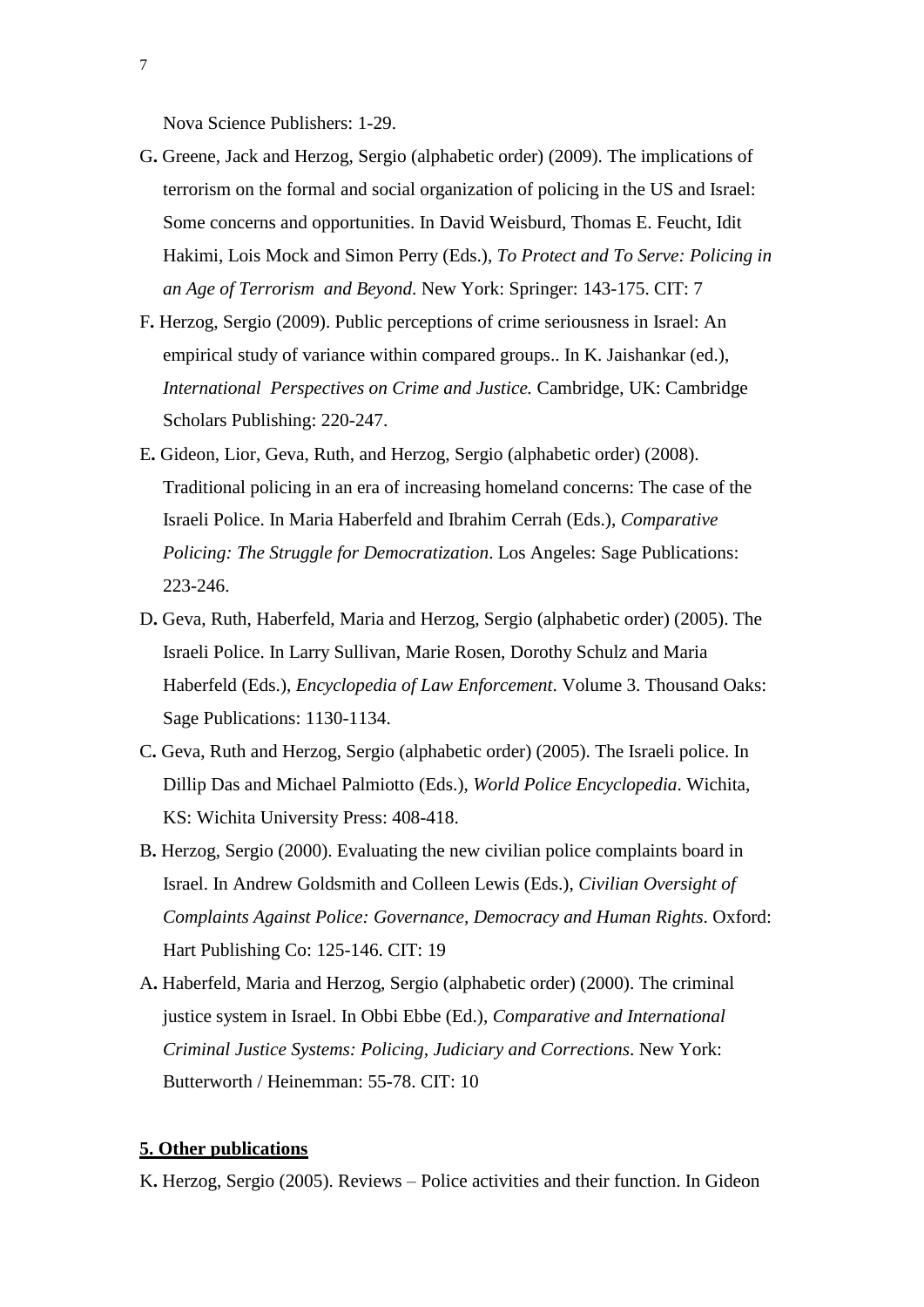Fishman (Ed.), *Balanced Police Action between Terror and Maintaining Public Order*. Jerusalem: The Israel Democracy Institute. [In Hebrew].

- J**.** Herzog, Sergio (2001). Police abuse of power a management problem. In Ruth Geva (Ed.), *Innovation Exchange, No. 9*. Jerusalem: The Ministry of Internal Security [In English].
- I**.** Herzog, Sergio (1998). New immigrant youth at-risk: A local model for at-risk prevention. In Ilan Shemesh (Ed.), *From Cutting-off to Integration*, Vol. 9. Jerusalem: The center for the promotion of youth. [In Hebrew].

#### **7. Other works and activities connected with the scholarly field**

**.** Peer-reviewer of manuscripts for the following journals (in alphabetic order):

 - in English: *American Sociological Review; Crime and Delinquency; Criminology; Critical Criminology: An International Journal; Journal of Experimental Criminology*; *Journal of Applied Social Psychology; Journal of Research in Crime and Delinquency, Journal of Youth Studies; Law & Society Review; Police Practice and Research: An International Journal; Policing: An International Journal of Police Strategies & Management.*

- in Hebrew: *Israeli Sociology*; *State and Society*; *Aperture for Prisons*; *Social Issues in Israel.*

**.** Peer-reviewer of research proposals for the Israel Science Foundation (ISF).

### **C. Lectures**

# **1. Colloquium talks and other invited addresses (in Hebrew, if not stated differently**

- . Safed College (15 March 2016): "Seriousness and punishment perceptions of the public in Israel". Department of Criminology, Congress on "Between punishment and rehabilitation."
- . Bar Ilan University (19 November 2014): "The factorial approach for surveys". Department of Criminology, departmental seminar.
- . Ariel University (1 July 2014): "The factorial approach for surveys". Department of Criminology, team meeting.
- **.** The Hebrew University (24 March 2009): "Experimental analysis of attitudes: The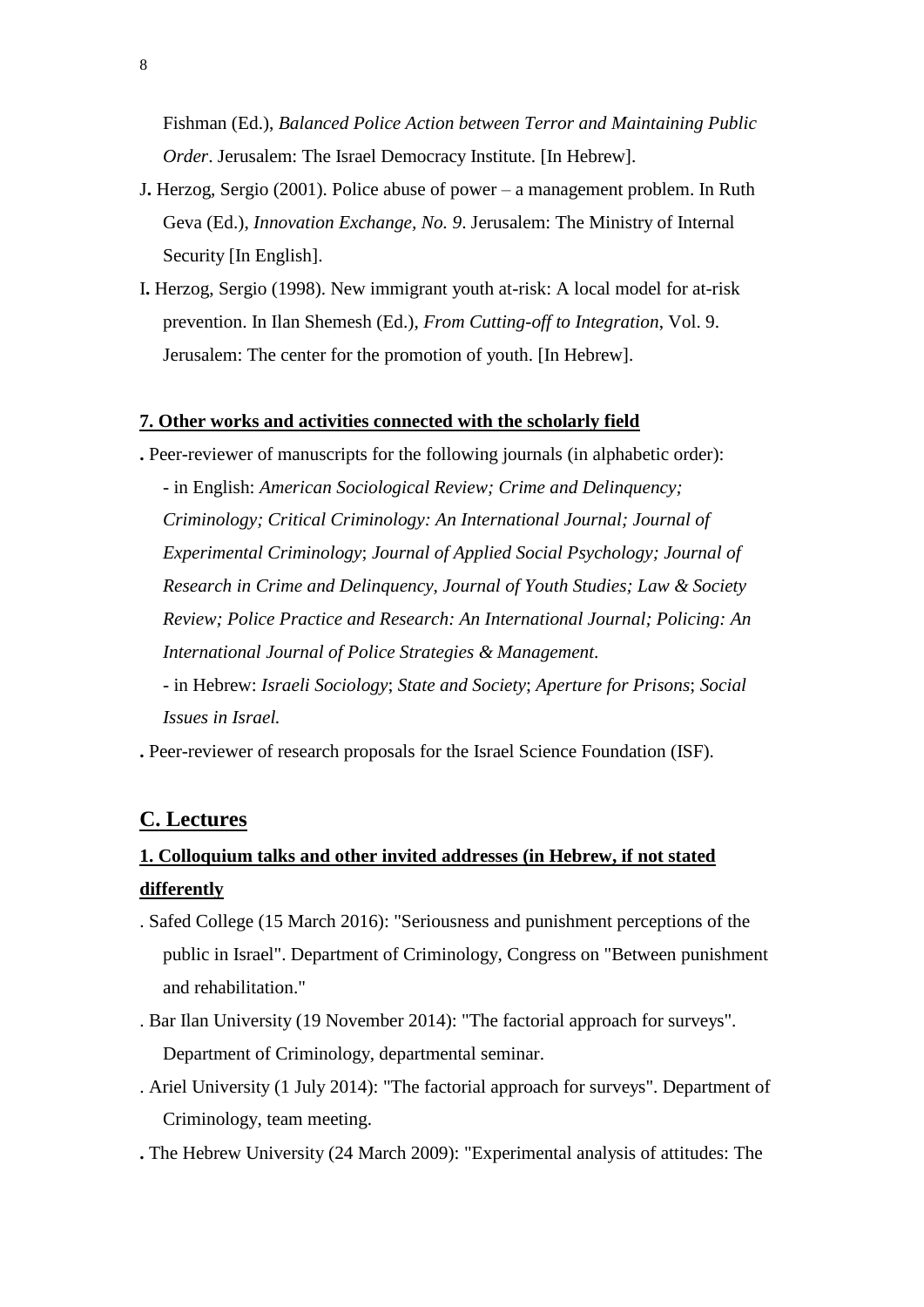factorial-survey approach." "I am a methodologist" forum, methodological workshops for doctoral students at the Hebrew University.

- **.** The Hebrew University (19 November 2008): "A new theory for delinquency: cultural conflict." Faculty of Law, departmental seminar.
- **.** Rutgers University, New Jersey, US (15 January 2008): "Public perceptions of crime seriousness: A comparison of social divisions in Israel." School of Criminal Justice, departmental seminar (in English).
- **.** Neurim College for Police Officials, Israel (17 January 2005): "Israeli Border Police (Maghav): A review of paramilitary police units and developments in various countries," Course for Commanders of Border Police's Units.
- **.** The Hebrew University (25 October 2004): "Public support for plea bargaining practices: An empirical analysis of intervening variables," Institute of Criminology, departmental seminar.
- **.** The Hebrew University (11 October 2004): "Israeli Border Police (Maghav): A review of paramilitary police units and developments in various countries," Gilo Institute for Civilian Education and Democracy.
- **.** The Israel Democracy Institute, Jerusalem (12 July 2004): "Review of models of police activity in various countries," Police-Society Forum.
- **.** Symposium on "Municipal Police in Israel?" at the Hebrew University, (6 January 2000). Presentation: "Is there any necessity for change in the approach of municipal policing?"
- **.** The 2nd (Mexican) National Congress on Public Security and Criminology, in Tijuana, Mexico (27-29 September 1999). Presentation (key speaker): "Police violence: Internal or external investigations?" (in Spanish).
- **.** The University of Haifa (16 February 1999): "Police violence in Israel: The complaints system against police officers," Department of Sociology, departmental seminar.
- **.** The Bar-Ilan University, Israel (28 January 1998): "Police violence in Israel: The complaints system against police officers," Department of Criminology, departmental seminar.
- **.** The Hebrew University (2 June 1997): "Police violence: The complaints system against police officers in Israel," Institute of Criminology, departmental seminar.
- **.** The Hebrew University (22 December 1996): "Police violence in Israel," the Center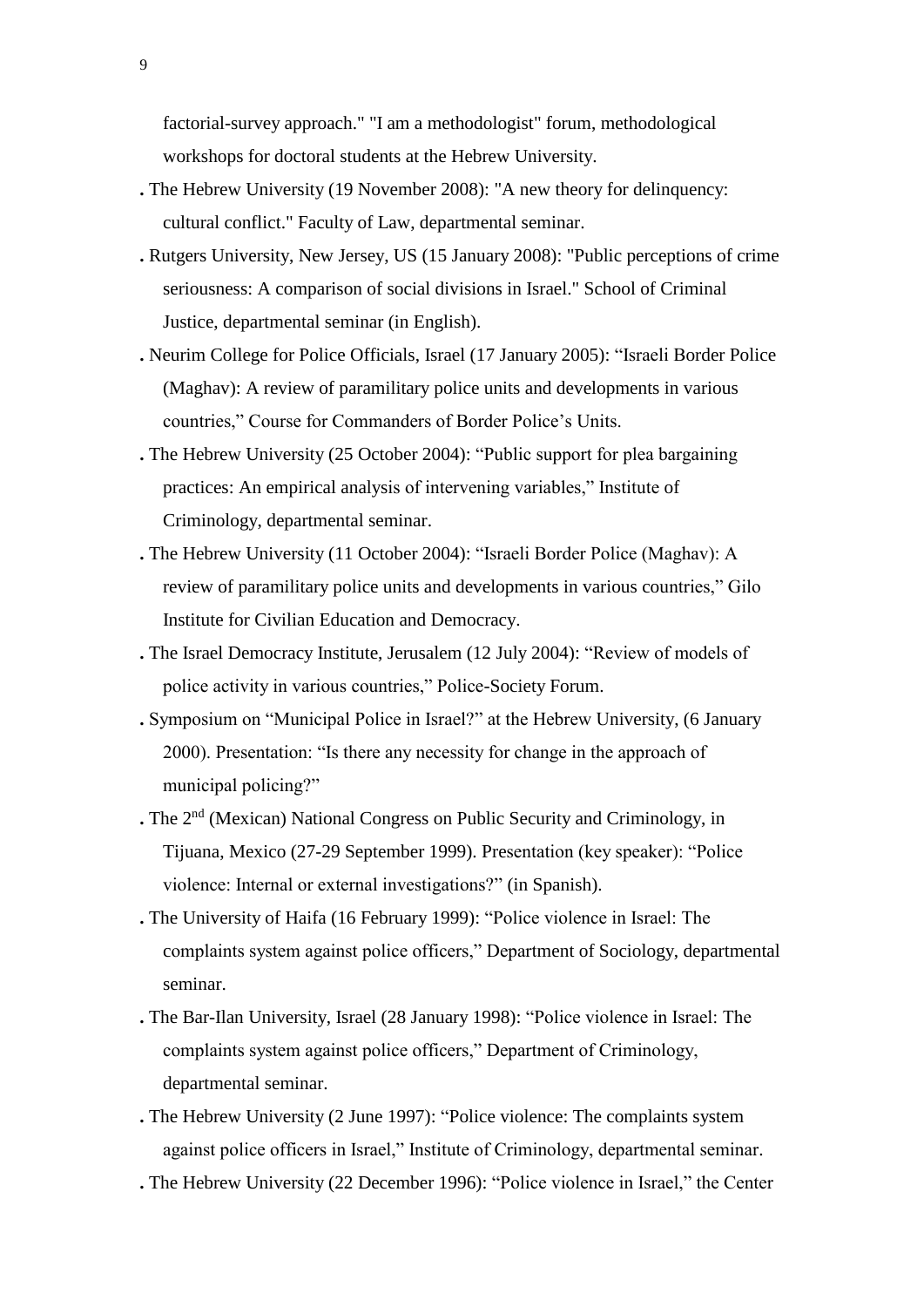for Human Rights in the Faculty of Law, the Interdisciplinary Workshops on Human Rights.

# **2. Active participation in scholarly conferences (in English, if not stated differently)**

- . The Hebrew University, Institute of Criminology, Annual Drapkin Conference on Imprisonment and Citizenship. Jerusalem, Israel (30 April, 2018).
- . Beit Berl College, the Department of Criminology, Conferences on the International Days on Women, Beit Berl College, Israel (6 March, 2017).
- . Ariel University, the Department of Criminology: International Conference on "Crime Scene: Offender, victim and bystander", Chair of the session on "Perceptions, media and punishment" and presentation: "Public perceptions of crime seriousness: A survey of public attitudes in Israel of offenses against and by foreign workers." Ariel University, Israel (11-12 March, 2015).
- . Conference honouring Prof. Israel Gilhad: "Damages law in Israel: The future." Jerusalem (16 November, 2014).
- **.** The Minerva Center for Human Rights at Tel Aviv University: "Lessons for Transitional Justice in Israel-Palestine", Tel Aviv University, Israel (16-17 November, 2014).
- . The Minerva Center for Human Rights at the Hebrew University of Jerusalem: "Access for humanitarian action". Jerusalem (3-4 November, 2014).
- **.** "Who pays the price? Society, victims and offenders". Congress at the department of criminology, Ariel University, Israel (11-12 March, 2014).
- **.** Criminology in the 21<sup>st</sup>. century, in Jerusalem, Israel (25 May, 2010). Chair of the session on Criminology in the  $21<sup>st</sup>$  century: Controlling crime.
- **.** The 9<sup>th</sup>. Annual Congress of the European Society of Criminology, in Ljubljana, Slovenia, (9-12, September 2009). Presentation: "A new theory of delinquency: A new approach of culture conflict."
- **.** International Conference honouring Prof. Simha F. Landau: Aggression, political violence and social stress: Implications for crime and the criminal justice system, in Jerusalem, Israel (4 May, 2009). Chair of the session on Aggression, violence, political violence and stress factors, in Jerusalem (4 May, 2009).
- . The 20<sup>th</sup>. National Youth Crime Prevention Conference and International Forum, in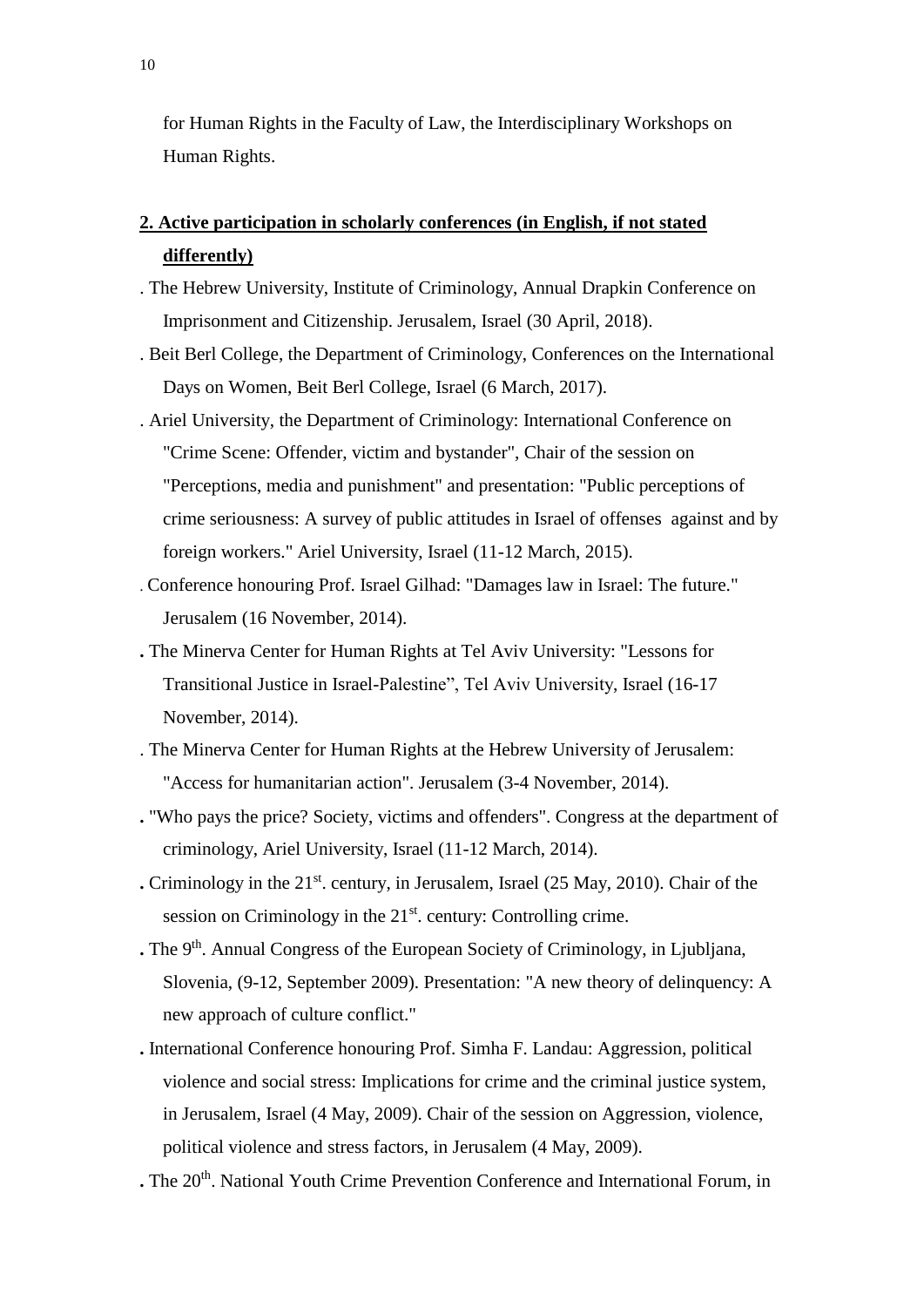Orlando, US (19-22 April, 2009). Presentation: "A new theory of delinquency: A new approach of culture conflict."

- **.** The Dr. Otto Georg Chair in European Studies and the German Innovation Center, in Herzliya, Israel (7 December, 2008). Symposium theme: 60 years of the U.N. convention on genocide.
- **.** The 15th. World Congress of Criminology, in Barcelona, Spain (20-25 July, 2008). Presentation: "Public perceptions of the seriousness of terror attacks: An analysis from a consensus perspective of the criminal law."
- **.** The II International Conference of the Association of Jewish Lawyers of Argentina (AJLA), in Buenos Aires, Argentina (27-28 May, 2008).
- **.** Conference on Treatment on Offenders and their Rehabilitation, in Ashkelon College, Israel (5 March, 2008).
- **.** The International Conference on Victimology and the Law, in Bar Ilan University, Israel (8-9 May, 2007). Presentation: "Public views of plea bargaining practices: The relationship between victim's participation in and public support for them."
- **.** Sexual offenses: A laboratory for innovations on the penal law, at the Hebrew University (26 April, 2007). Presentation: "Seriousness perceptions of the Israeli public on sexual offenses: Social and comparative parameters" (in Hebrew).
- **.** The 58th Annual Congress of the American Society of Criminology, in Los Angeles, California, USA (1-4, November, 2006). Presentation: "The lenient social response to trafficking in women: Public perceptions of seriousness in Israel."
- **.** The Annual Conference of the British Society of Criminology, in Glasgow, Scotland (5-7, July 2006). Presentation: "The lenient social response to sexual harassment: An empirical analysis of public perceptions of seriousness in Israel from feminist and consensus theoretical perspectives."
- **.** The First Conference on Evidence based Policy: Israeli and International Perspectives, in Jerusalem (22 June, 2006; in Hebrew).
- **.** The First Annual Stockholm Criminology Symposium, in Stockholm, Sweden (15- 17, June, 2006). Presentation: "The lenient social response to trafficking in women: Public perceptions of seriousness in Israel."
- **.** The 36th Annual Congress of the Israeli Sociological Association, at the Tel Hai College, Israel (16-17 February 2005). Chair of the two criminological sessions on Crime and Deviance (in Hebrew).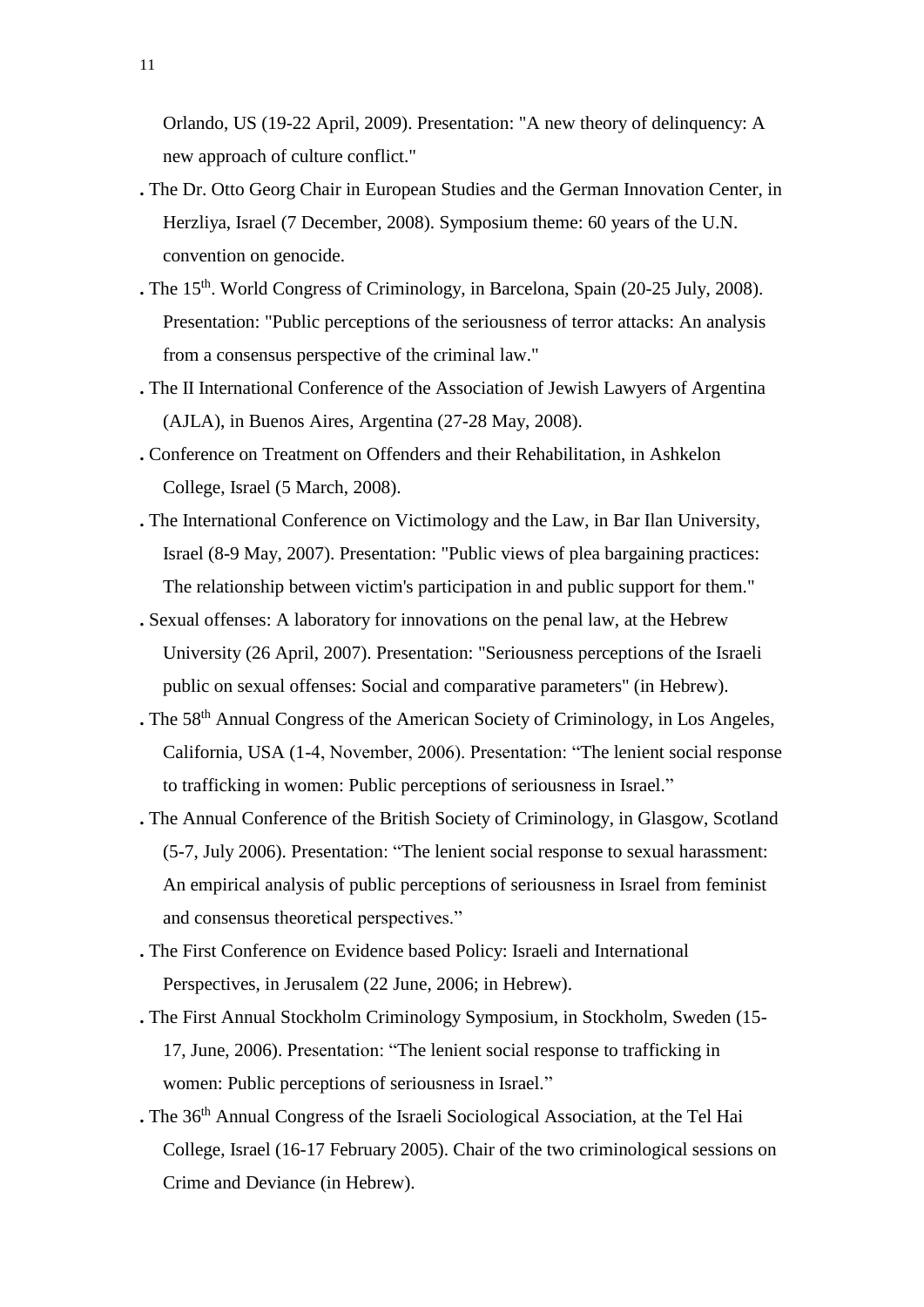- **.** The 4th Annual Congress of the European Society of Criminology, in Amsterdam, the Netherlands (25-28 August 2004). Chair of the session on Judicial Treatment and Gender, and presentation: "Chivalry in judicial treatment of female offenders: The moderating effect of ambivalent sexism."
- **.** The 55th Annual Congress of the American Society of Criminology, in Denver, USA (19-22 November 2003). Presentation: "Ethnic heterogeneity, immigrant residential concentration and crime rates: Testing social disorganization theory."
- **.** The 13th Congress of the International Society of Criminology, in Rio de Janeiro, Brasil (10-15 August 2003). Presentations: "Plea bargaining practices: Less covert, more support?" and "Euthanasia as a serious homicide: Conflict or consensus?"
- **.** The 34th Annual Congress of the Israeli Sociological Association, at Beit Berl College, Kfar Saba, Israel (3-4 February 2003). Presentation (with Gustavo S. Mesch): "Immigrant residential concentration and crime: The case of former Soviet Union immigrants in Israel" (in Hebrew).
- **.** The 2nd Annual Congress of the European Society of Criminology, in Toledo, Spain (5-7 September 2002). Presentations: "Public perceptions of plea bargaining practices: A factorial - survey approach", and "Public perceptions of the seriousness categorization of murder: An analysis of the consensus perspective of criminal law in Israel."
- **.** The 33rd Annual Congress of the Israeli Sociological Association, at the University of Haifa (11-12 February 2002). Chair of the criminological session on Crime and Deviance (in Hebrew).
- **.** The 53rd Annual Congress of the American Society of Criminology, in Atlanta, GA, USA (7-10 November 2001). Presentation: "Does the ethnicity of offenders in crime scenarios affect public perceptions of crime seriousness? A survey experiment."
- **.** Symposium in honor of Dr. Menahem Horowitz, at the Hebrew University (16 April 2001; in Hebrew).
- **.** The 52nd Annual Congress of the American Society of Criminology, in San Francisco, USA (15-18 November 2000). Presentation: "The illusive relationship between economic hardship and crime: Israel and the Palestinians."
- **.** The 31<sup>st</sup> Annual Congress of the Israeli Sociological Association, at the University of Tel-Aviv, Israel (14-15 February 2000). Presentation: "Car theft in Israel: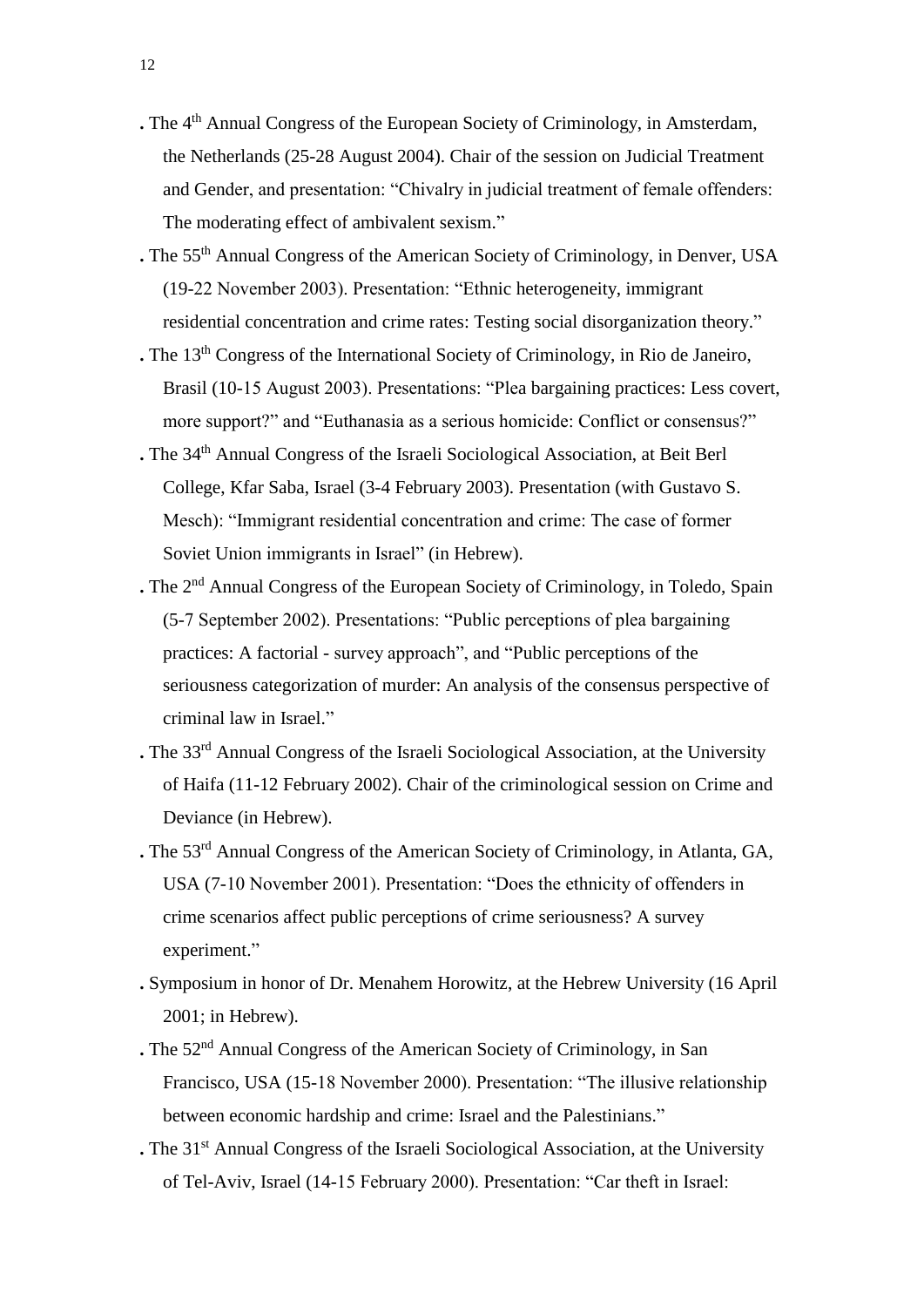Preliminary findings" (in Hebrew).

- **.** The 51<sup>st</sup> Annual Congress of the American Society of Criminology, in Toronto, Canada (17-20 November 1999). Presentation: "Is there a profile of police officers accused on violence?: The Israeli case."
- **.** The Annual Congress of the Israeli Law and Society Association (ILSA), at the Hebrew University and the University of Tel-Aviv (3-4 November 1999; (in Hebrew). Presentation: "Demilitarization on the Israeli National Police."
- **.** The 5th International Congress on Migration, Culture Conflict and Crime, at Maale Hahamisha, Jerusalem (6-7 July 1999). Presentation: "Russian new immigrant youth at high-risk: A model for immigration absorption in Herzliah" (in Hebrew).
- **.** The First Symposium of Ph.D. Students of the Hebrew University, at the Hebrew University (2 May 1999). Presentation: "Police violence in Israel: The complaints system against police officers" (in Hebrew).
- **.** The 50<sup>th</sup> Annual Congress of the American Society of Criminology, in Washington D.C., USA (11-14 November 1998). Presentation: "Police violence in Israel: Evaluating the new civilian police complaints board."
- **.** The 12<sup>th</sup> Congress of the International Society on Criminology, in Seoul, South Corea (24-29 August 1998). Presentation: "Police violence against Arabs in Israel."
- **.** The 29th Annual Congress of the Israeli Sociological Association, at the University of Haifa (24-25 February 1998). Presentation: "Police violence and the Arabs: Facts and social perceptions" (in Hebrew).
- **.** The 7<sup>th</sup> Symposium in Memory of Prof. Drapkin, at the Hebrew University (9) February 1998). Presentation: "Police violence and the Arabs: Facts and social perceptions" (in Hebrew).

## **D. Teaching**

## 1. Courses taught (all of them in Hebrew):

Title The Type Level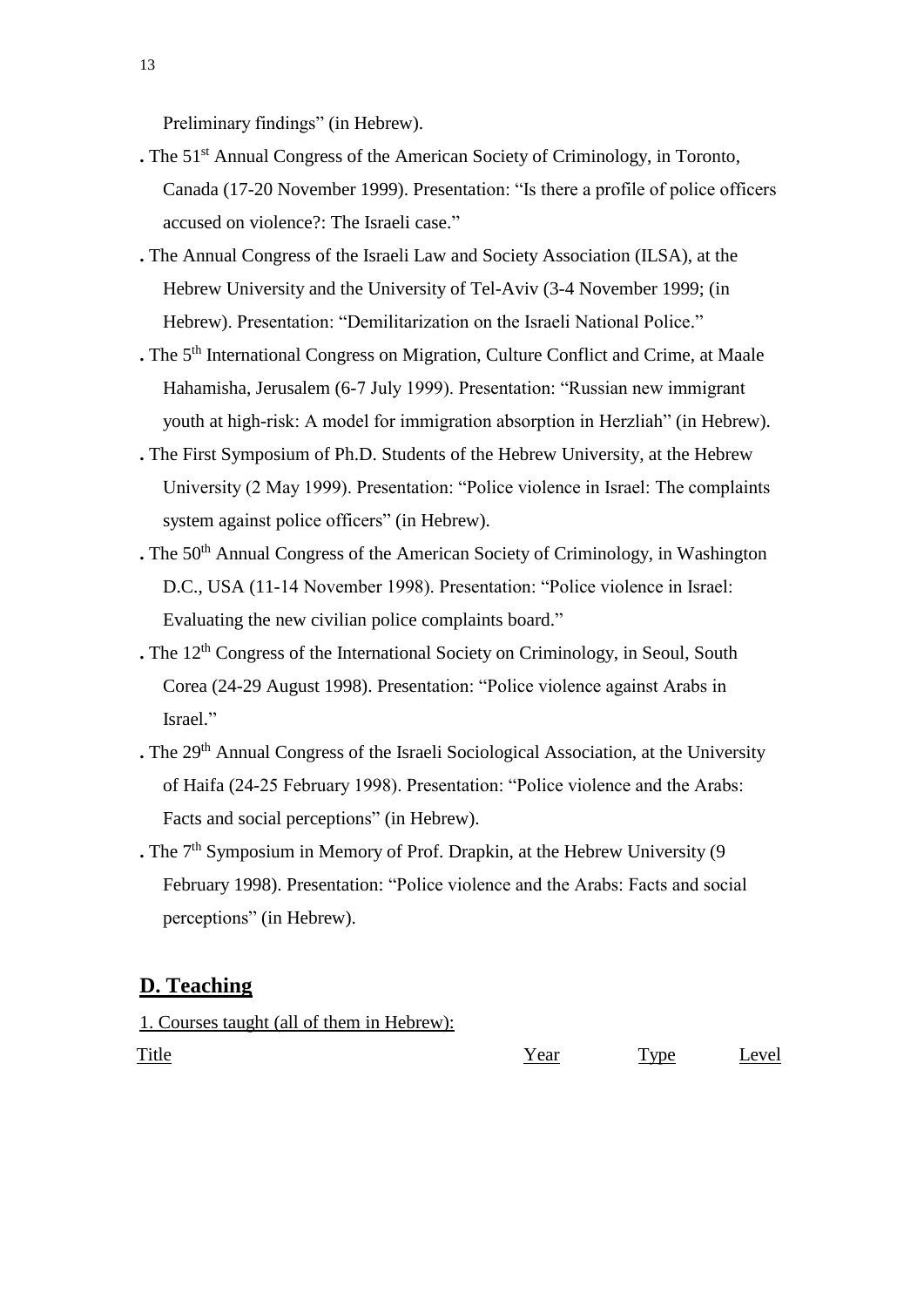| . Criminological theories                         | 2018-1019 | Choice     | B.A.  |
|---------------------------------------------------|-----------|------------|-------|
| . Police and policing                             | 2016-2018 | Choice     | B.A.  |
| . Social deviance                                 | 2015-2017 | Choice     | B.A.  |
| . Organizational behavior                         | 2015-2018 | Choice     | B.A.  |
| . Victimology                                     | 2016-2018 | Choice     | B.A.  |
| . Penology                                        | 2014-2018 | Choice     | B.A.  |
| . Criminal justice system                         | 2014-2017 | Choice     | B.A.  |
| . Criminal justice system - seminar               | 2015-2018 | Choice     | B.A.  |
| . International immigration                       | 2015-2017 | Choice     | B.A.  |
| . Female criminality                              | 2010-2011 | Choice     | B.A.  |
|                                                   | 2014-     |            |       |
| . Offenders' rehabilitation in the community      | 2014      |            |       |
| . Youth criminality                               | 2010-2011 | Choice     | B.A.  |
| . Plea bargaining practices                       | 2009-2011 | Choice     | M.A.  |
| . Social and interpersonal processes: Their       | 2008-2013 | Choice     | M.A.  |
| application on crime and criminal justice areas   |           |            |       |
| . Public perceptions on crime issues              | 2005-2006 | Choice     | M.A.  |
|                                                   | 2008-2011 |            |       |
| . Advanced statistical methods on criminology     | 2005-2010 | Obligatory | M.A.  |
| (with Prof. David Weisburd until 2007)            |           |            |       |
| . Methodology research in criminology             | 2006-2007 | Obligatory | M.A.  |
|                                                   | 2008-2011 |            |       |
| . Workshop on MA theses                           | 2005-2007 | Obligatory | M.A.  |
| (with Prof. Simha Landau)                         |           |            |       |
| . Criminological issues on criminal justice       | 2000-2007 | Choice /   | B.A./ |
| systems                                           | 2008-2009 | Obligatory | M.A.  |
| . Inferential statistics                          | 2000-2001 | Obligatory | B.A.  |
|                                                   | 2004-2005 |            |       |
| . Research seminar on the criminal justice system | 1999-2005 | Choice     | B.A.  |
| . Introduction to statistics and methodology      | 1999-2005 | Obligatory | B.A.  |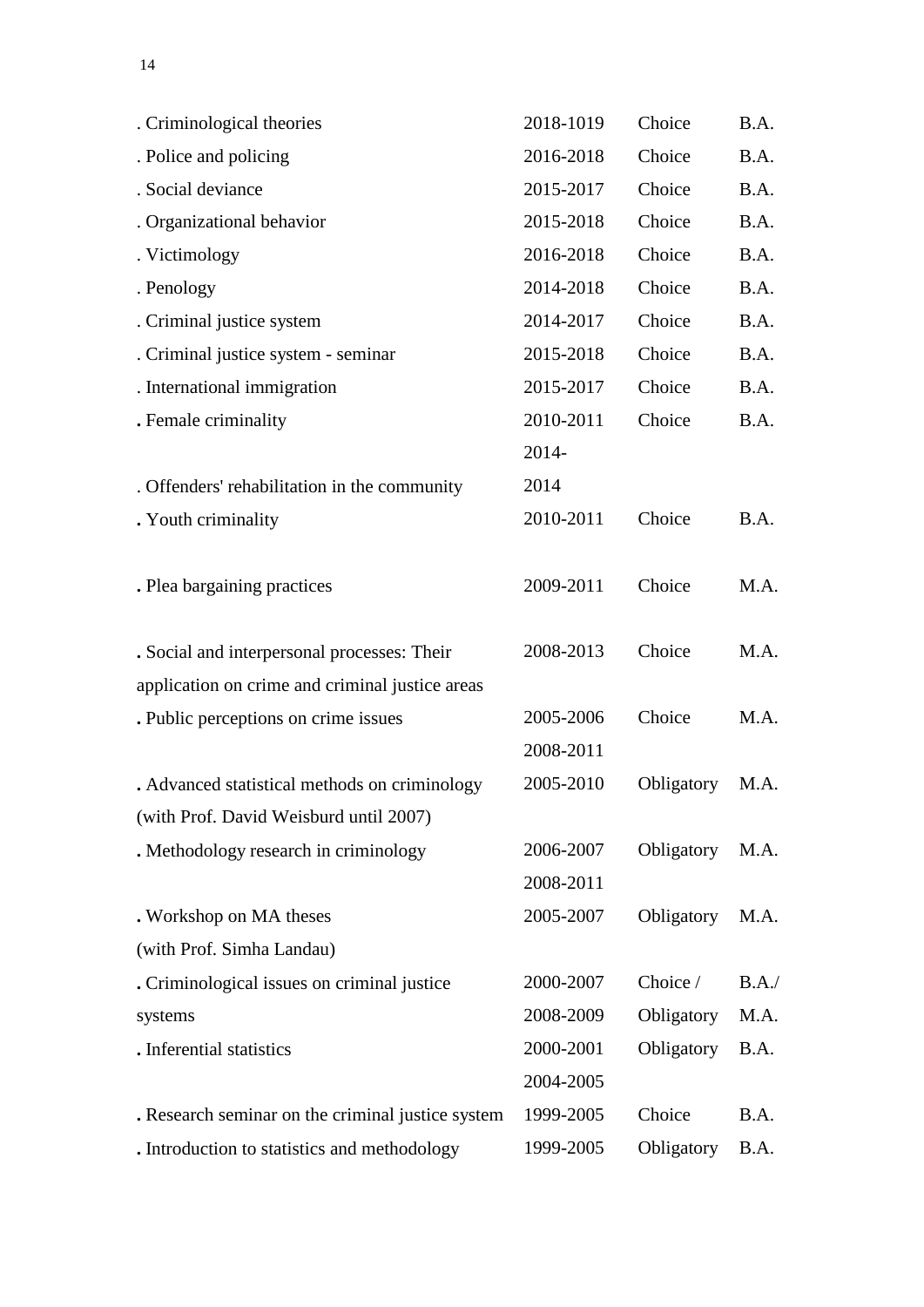| . Central issues in social psychology            | 1999-2005 | Choice     | B.A. |
|--------------------------------------------------|-----------|------------|------|
| . Introduction to criminology                    | 1998-1999 | Obligatory | B.A. |
| . Introduction to policing and police            | 1998-1999 | Choice     | B.A. |
| . Statistical methods on criminology             | 1998-2000 | Obligatory | M.A. |
| . Criminal justice system in Israel              | 1998-2000 | Choice     | M.A. |
| . Sociology of police                            | 1997-1998 | Choice     | M.A. |
| . Computer program S.P.S.S. for Windows          | 1996-1998 | Obligatory | M.A. |
| . Criminal justice system (assistant)            | 1995-1996 | Choice     | M.A. |
| . Statistical methods in criminology (assistant) | 1994-1997 | Obligatory | M.A. |

### 2. Formal distinctions for excellence in teaching

- **.** 2004-2005 Top decile in the faculty in middle-size courses.
	- Letter from the Dean of the Faculty of Social Sciences, University of Haifa, first semester: Excellent teacher in the Faculty of Social Sciences.
	- Certificate from the Rector, University of Haifa.
- **.** 2003-2004 Best teacher in the Faculty in both small- and middle-size courses, and in the Department of Sociology, University of Haifa, first and second semesters, in large-size courses.
	- Letters from the Dean of the Faculty of Social Sciences and the Dean of Students.

**.** 2002-2003 - Top decile in the faculty in both large- and small-size courses.

- Letters from the Dean of the Faculty of Social Sciences, University of Haifa, second semester.
- Best teacher in the Faculty of Social Sciences, in large-size courses.
- Certificate from the Rector and Letter from the Dean of the Faculty of Social Sciences, University of Haifa.
- Best teacher in the Department of Sociology, in small-size courses.
- Letter from the Dean of the Faculty of Social Sciences, University of Haifa.
- **.** 2001-2002 Top decile in the faculty in both large-, middle- and small-size courses.
	- Letters from the Dean of the Faculty of Social Sciences, University of Haifa, first and second semesters.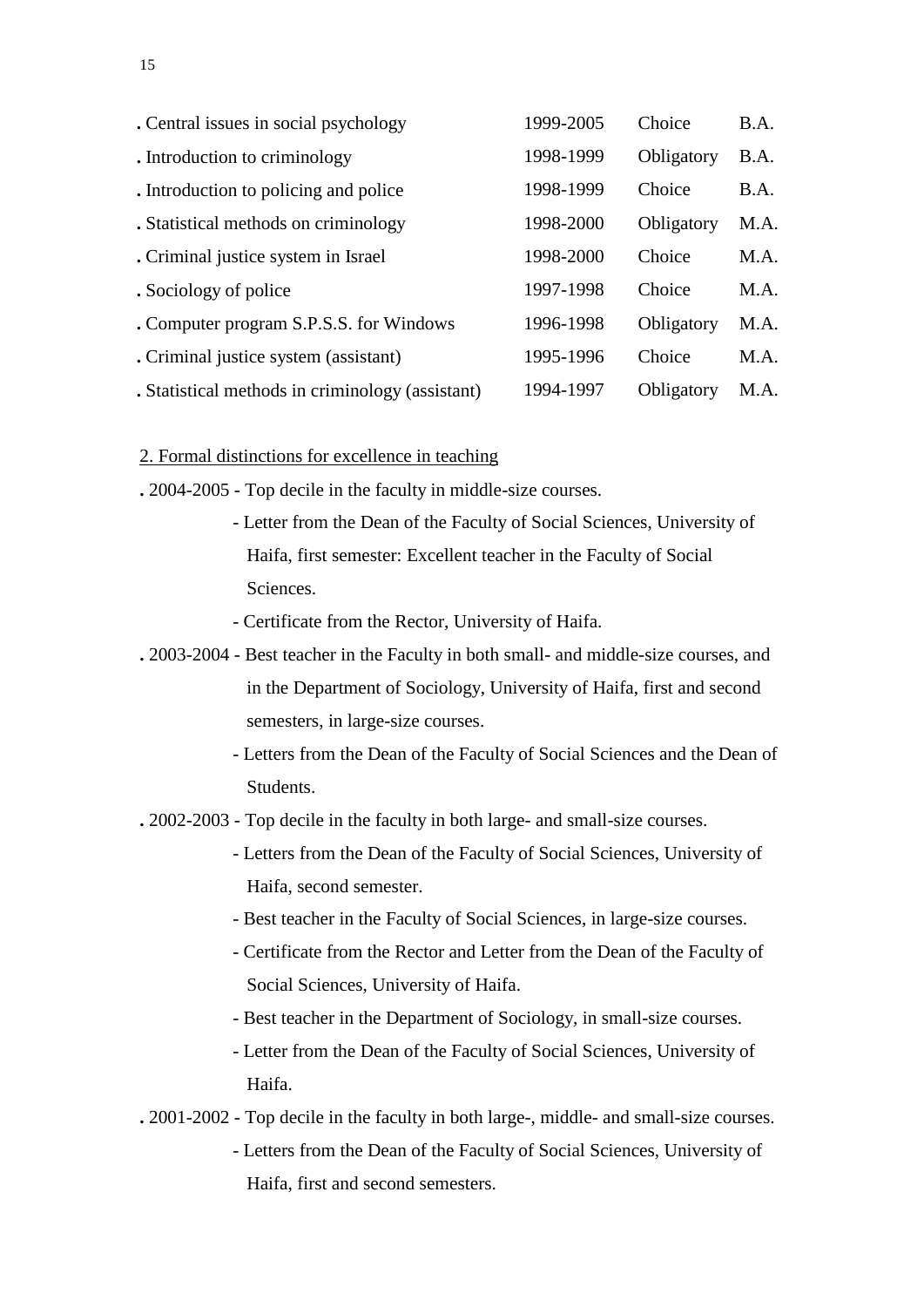- Best teacher in the Faculty of Social Sciences, in middle-size courses.
- Certificate from the Rector and Letter from the Dean of the Faculty of Social Sciences, University of Haifa,
- **.** 2000-2001 Top decile in the faculty in both large and middle-size courses.
	- Letters from the Dean of the Faculty of Social Sciences, University of Haifa, first and second semesters,
	- Best teacher in the Department of Sociology, in middle-size courses.
	- Letter from the Rector, University of Haifa.
- **.** 1999-2000 Top decile in the Faculty of Social Sciences.
	- Letters from the Dean of the Faculty of Social Sciences, University of Haifa, first and second semesters.
	- Top decile in the Institute of Criminology.
	- Letter from the Dean of the Faculty of Law, the Hebrew University.
	- Letter from the Rector, University of Haifa, best teacher in the Department of Sociology, in middle-size courses.
- 3. Supervision of graduate and advanced students (all works are in Hebrew)
- **.** Masuri, Hadar (2012). *The influence of rehabilitation probability and criminal record of the minor delinquent on public opinion towards his penalty*. MA thesis, the Institute of Criminology, the Hebrew University.
- **.** Franco, Hadar (2012). *Prostitution, trafficking and the victims of slavery in Israel: Analysis of court of justice's documents in Israel between 2000 and 2008 concerning crime and legislation about the trafficking of women for prostitution*. PhD. thesis, the Institute of Criminology, the Hebrew University.
- **.** Aizenberg, Dror (2010). *"Just world" perception and evaluation of sexual harassment on women.* MA thesis, the Institute of Criminology, The Hebrew University.
- **.** Muchtar, Ofer (2010). *Social deviance among sports athletes*. PhD. thesis, the Institute of Criminology, the Hebrew University.
- **.** Yom-Tov, Nissim (2009). *Violence and conflicts between neighbors in multi-level*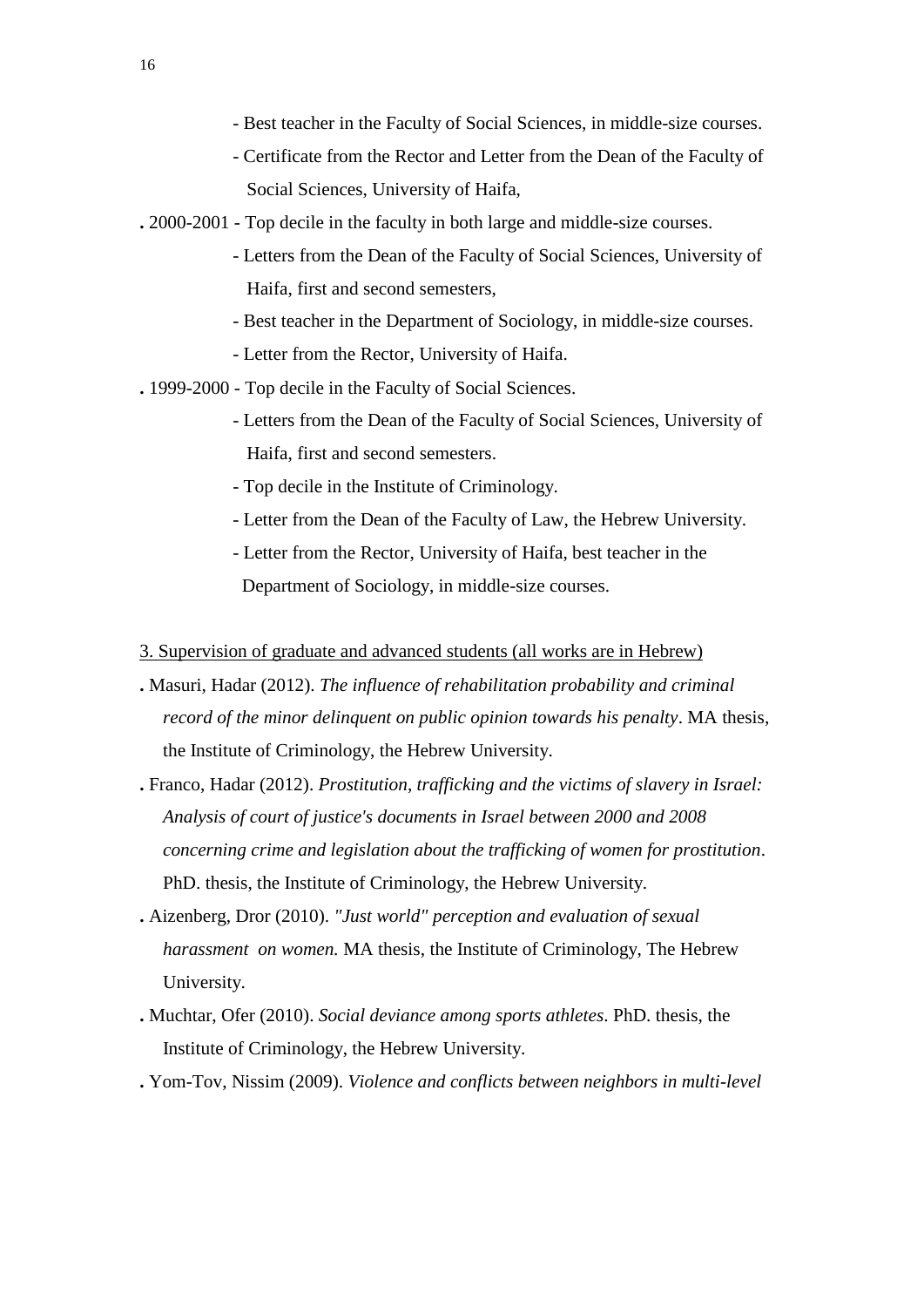buildings in neighborhoods in Jerusalem*.* MA thesis, the Institute of Criminology, the Hebrew University.

- . Chen, Shira (2009). *The buffering effect of religious faith among terror victims*. MA thesis, the Institute of Criminology, the Hebrew University.
- **.** Pereh, Eli (2008). *Plea bargains in environmental offenses in Israel: Public perceptions on the issues of managers in public authorities and companies corporations.* MA thesis, the Institute of Criminology, The Hebrew University.
- **.** Harpaz, Amikam (with Dr. Ghanem, Assad, from the School of Political Sciences, University of Haifa; 2008). *The acceptance of community policing strategy by police officers and its influence on their attitudes on minorities' communities*. PhD. thesis. School of Political Sciences, University of Haifa.
- **.** Inon Haiman (2008). *Interpersonal differences in meta cognitions of eye witnesses.* MA thesis, the Institute of Criminology, the Hebrew University.
- **.** Tobolsky-Eljades Milen (2007). *Seriousness perceptions towards animal abuse*. MA thesis, Department of Sociology, University of Haifa.
- **.** Fiks, Irena (2007). *Euthanasia as serious homicide: Public perceptions on the seriousness of criminal homicides in Israel.* MA thesis, Department of Sociology, University of Haifa.
- **.** Muchtar, Ofer (2007). *Perceptions of sports fans of the seriousness of match fixing*. MA thesis, the Institute of Criminology, the Hebrew University.
- **.** Rudge Zemach, Sigal (2007). *Seriousness perceptions of the general Israeli public and youth in particular on the use of drugs: A cultural explanation to delinquency.* MA thesis, Department of Sociology, University of Haifa.
- **.** Shemesh, Maia (2006). *Motivation of volunteers in the Israeli classic civil guard: An empirical analysis of egoistic and altruist motivations.* MA thesis, Department of Sociology, University of Haifa.
- **.** Mizrahi, Yaakov (2005). *An empirical analysis of the possible gaps between the public's standpoints regarding the gravity and penalizing of criminal felonies, the formal laws and the legal sentencing*. MA thesis, Department of Sociology, University of Haifa.
- **.** Diamant-Azoulay, Efrat (2005). *Public perceptions of the seriousness of murder committed by battered women.* MA thesis, Department of Sociology, University of